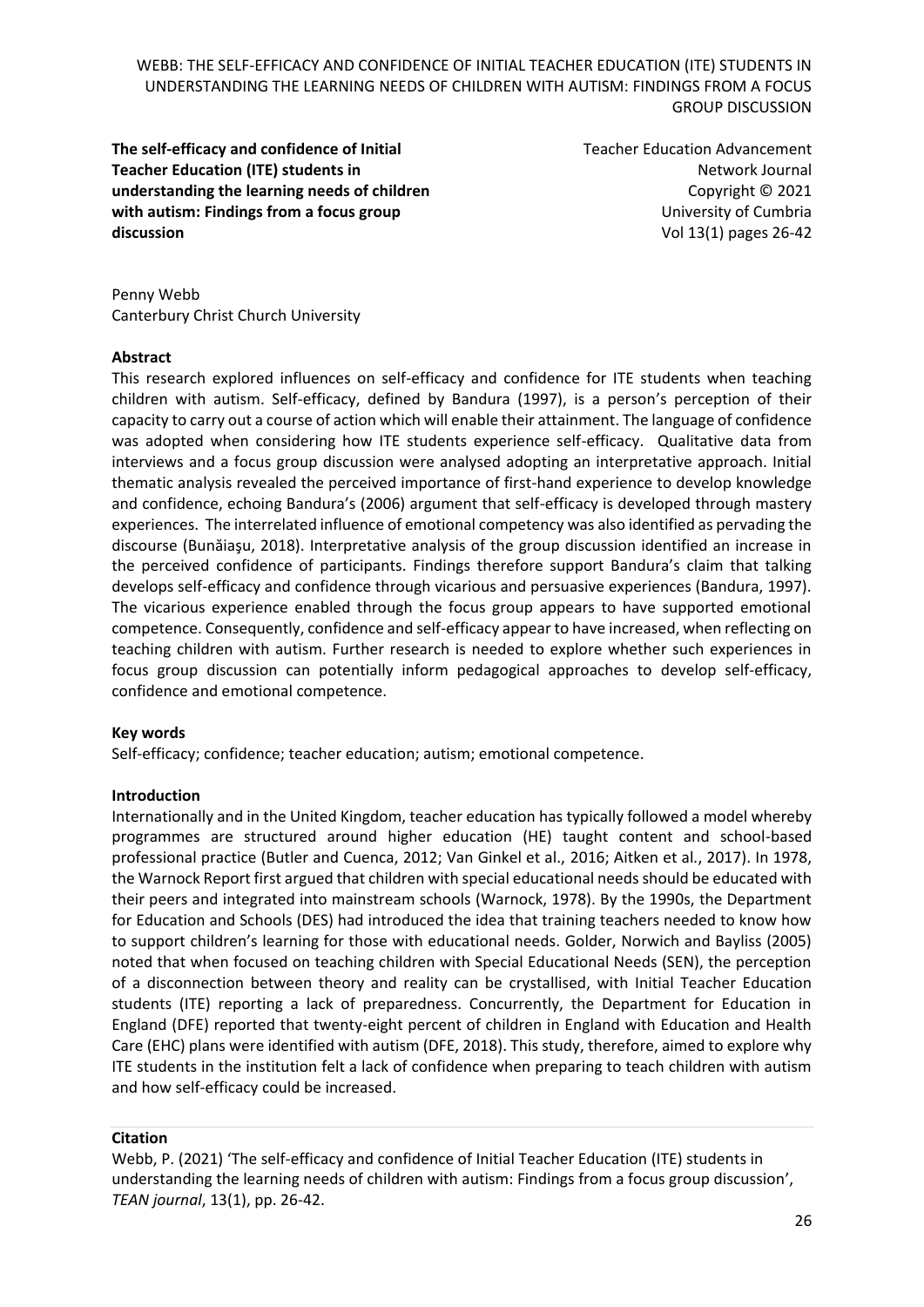Confidence, according to Stankov, Lee, Luo and Hogan (2012:747) is the certain belief that a behaviour will result in a successful outcome. However, Sniezek (1992) observed that in the common discourse of confidence, uncertainty or lack of confidence is also expressed. When uncertainty about confidence is articulated, there is an overlap between confidence and self-efficacy (Bandura, 1997). Bandura defines self-efficacy as the perception in one's capacity to attain certain outcomes (Bandura, 1997:3). This study, therefore, aimed to explore how ITE students experience self-efficacy when preparing to teach children with autism, through the discourse of confidence. Interviews and a focus group discussion were thematically analysed to investigate how ITE students experience self-efficacy. Four themes emerged: Students' beliefs that experience of teaching children with autism should come first and knowledge later; their own sense of responsibility for teaching children with autism in their classes; the emotions experienced, both positive and negative and the importance of knowing the individual child. The emotional responses were further analysed adopting Bunăiaşu's (2018) emotional competencies of a teacher, revealing a correspondence between the themes identified initially and the emotional competencies. The process of participating in the focus group appears to have influenced the emotional responses of the students and increased their sense of self-efficacy and confidence.

#### **Literature Review**

The view that Initial Teacher Education providers do not embed the importance of adapting teaching to meet the needs of those with SEN was highlighted by Golder, Norwich and Bayliss (2005). Avramidis, Baylisss and Burden (2000) introduce the concept of 'pathognomonic' and 'interventionist' teachers (Avramidis, Baylisss and Burden 2000:281). A pathognomonic teacher considers a child's disability to be inherent within the individual whereas 'interventionist' teachers attribute the child's difficulties to an interaction between the child and their environment. Findings of Avramidis, Baylisss and Burden (2000) indicate that the attitude of student teachers to inclusion can have implications for how they adopt inclusive practices and their confidence in doing so. Inclusive attitude is emphasised in 'The Profile of Inclusive Teachers' produced by the European Agency for the Development of Special Needs Education (2012), where valuing learner diversity is the first standard in the profile (European Agency for the development of Special Needs Education, 2012:11). The student teacher with a pathognomonic approach, for example, may have a disempowering response to a child with SEN. If the need is viewed as internal to the child, the student teacher may have little confidence that they are able to have impact upon the child's learning. However, the National Curriculum in England (DFE 2014) contains an 'inclusion statement' which states that the curriculum must be adapted and accessible to children with SEN.

An example of how pathognomonic practice can have implications for teaching approaches, whether unconsciously or proactively, is the consideration of impairments related to autism. Wing and Gould (1979) clarified identification of autistic spectrum disorders by outlining three areas of impairment, now commonly recognised as the triad of impairments (Wing and Gould, 1979:11). The purpose of their clarification was to ensure that those who might previously have been excluded from identification with autism owing to differing criteria, would now be identified and have their needs mitigated. The approach was that of medical diagnosis, therefore, clarifying the impairments to seek treatment. The Autism Education Trust (2018) however, adopts the language of difference instead of difficulty or impairment as well as recognising the preference of some of those with an identification to be referred to as autistic. The disempowerment experienced by a pathognomonic teacher can be heightened by the medical approach to autism, producing feelings of not being expert enough or not having enough knowledge. The language of 'difference', however, could encourage an interventionist response whereby getting to know the individual child predominates.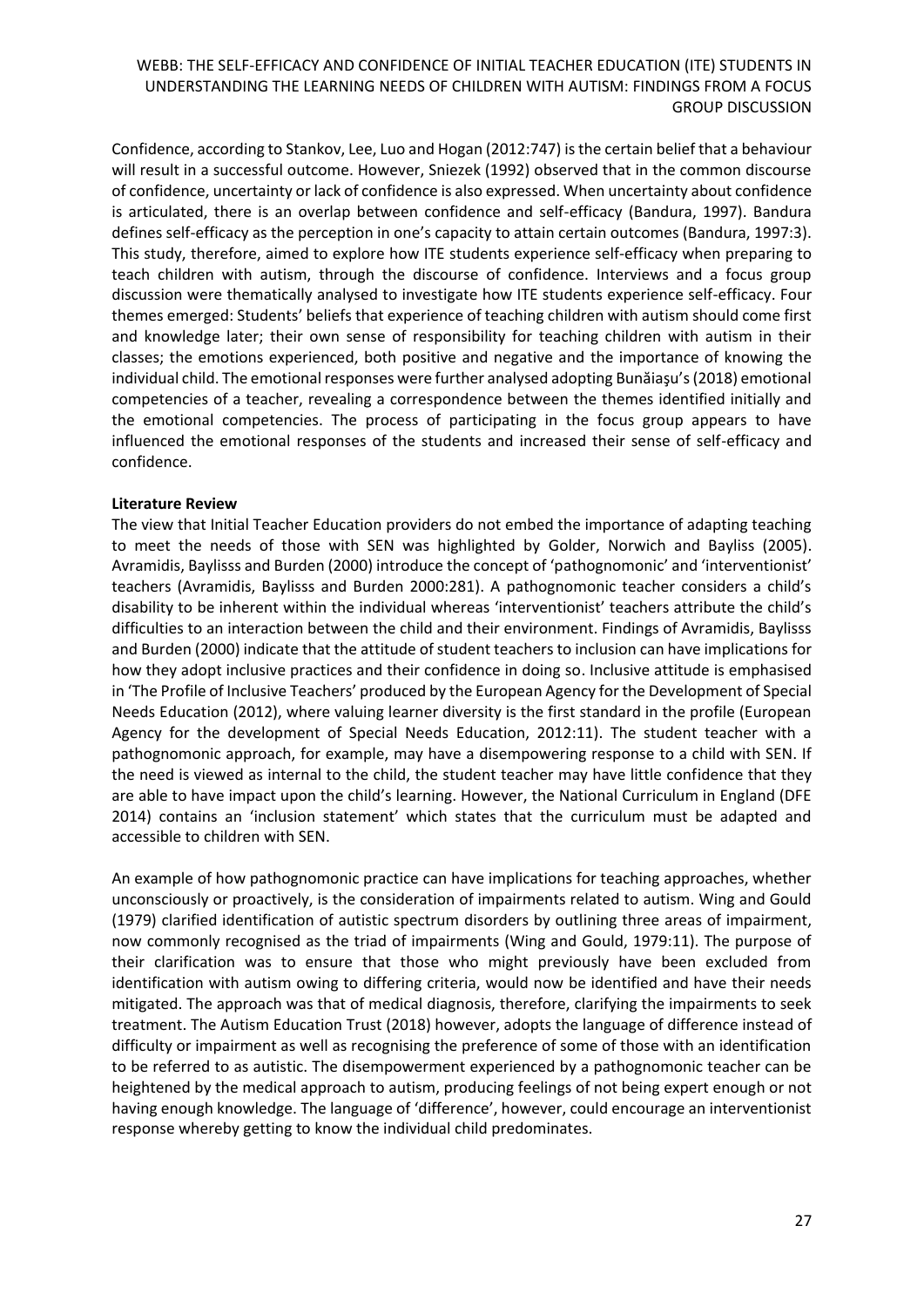The connection between knowledge of attention deficit hyperactivity disorder (ADHD) and depression, and the emotional response of student teachers was researched by Kikas and Tomoštšuk (2016). Lack of knowledge negatively correlated to negative emotions such as anxiety, anger, shame, in the student teachers. Kikas and Tomoštšuk argue that increased knowledge, will therefore increase the positive emotions and interactions between pupils with ADHD and depression and the student teachers. A key area of research is whether there is a specialist pedagogy for children with SEN, as outlined by Norwich and Lewis (2007) or whether notions of specialism for SEN in teacher education create a discourse of 'expertism' (Robinson, 2017) resulting in student teachers feeling inexpert when teaching children with SEN. Lewis and Norwich (2007) developed a continuum of pedagogic need, ranging from general differences to unique differences for the individual. Their research was conducted employing experts in different areas of SEN. However, by conducting the research utilising different specialist experts in different SEN, the findings are filtered through the observations of those experts. Robinson (2017), argues that by adopting the language of expertise, training teachers inevitably feel under-prepared, inexperienced and novice when teaching their children with SEN. A pathognomonic attitude is exacerbated because the student teacher considers others as having the expertise to support a child with a specific medical diagnosis. By planning meaningful experiences for student teachers, so that they respond to the needs of specific individuals, confidence in teaching children with SEN increased.

Bandura maintains that self-efficacy is embedded within social learning and is influenced by four sources: performance attainments or mastery, vicarious experiences, verbal persuasion and physiological state (strength or vulnerability). Clark and Newberry (2019) applied Bandura's framework of mastery experiences, vicarious experiences and persuasive experiences to enhance student teacher self-efficacy. According to Bandura, self-efficacy appraisal of perceived capabilities acts as a proximal determinant to behaviour, thought patterns and emotional reactions (Bandura, 2006). Additionally, successful attainment provides an influential source of efficacy information. Inefficacious judgements dwell on personal deficiencies and imagine potential difficulties as more challenging. Bandura's point here relates to Robinson's (2017) argument that expert discourse in the world of SEN can engender student feelings of inadequacy and creates the perception that teaching children with SEN is more formidable.

The emotional responses of teachers were recognised by Bunăiaşu, (2018) as essential to self-efficacy. Her categories of emotional competency for teachers were based on the theory of emotional intelligence (Goleman, 1996). They include cognitive (knowing the emotions of yourself and the students), methodological (how to motivate the students), networking and communication, and managerial (managing the emotional classroom environment). Bandura (2006) noted in relation to self-efficacy, that one could not be all things, a sentiment which is mirrored in the world of SEN, where the breadth of understanding across a broad range of need is extensive. He points out the perceived locus of control is also highly influential on perceived capability, whether outcome contingencies are dependent on the person's perceptions of the outcome as a result of their actions or outside influences. The locus of control argument is resonant of the pathognomonic or interventionist teacher. Where the locus of control is situated with outside influences, the pathognomonic teacher will consider the difficulty as internal to the child and out of their control. Alternatively, interventionist teachers will view the locus of control to support the child as integral to themselves. The implication is that by knowing the needs of the individual child, they can intervene appropriately.

This literature review has identified a range of affective influences on self-efficacy of ITE students when teaching children with autism, including the concepts of pathognomonic or interventionists attitudes, the locus of control and the discourse of expertism in relation to autism and SEN. These influences, in turn, impact upon confidence and self-efficacy by allowing students to feel diminished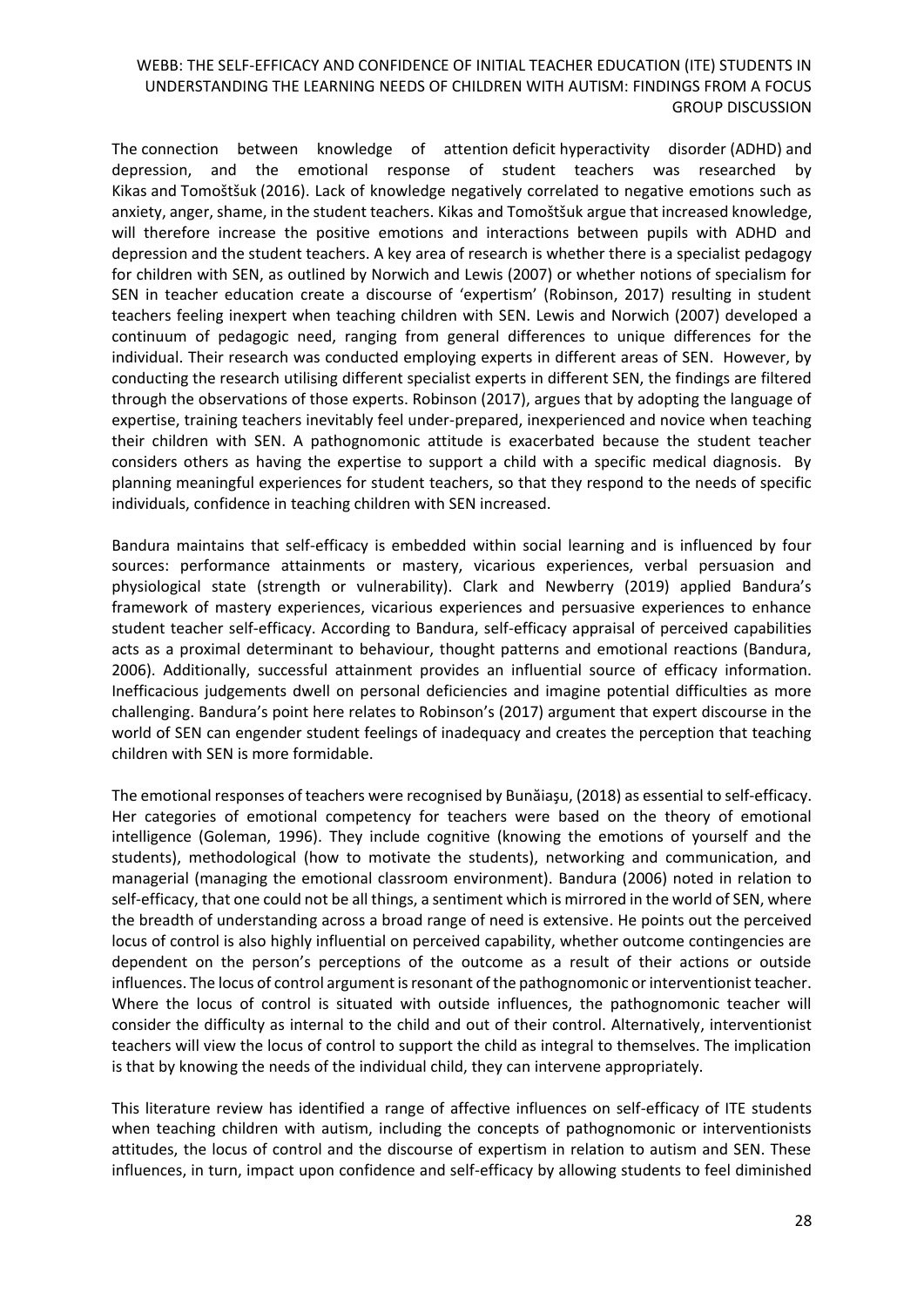in their knowledge and experience, viewing others as more expert than themselves and managing emotional responses. The aim of this research was, therefore, to explore how ITE students describe their feelings and experience of self-efficacy and confidence when teaching children with autism.

### **Methodology**

This study considers how student teachers perceive their confidence and self-efficacy when preparing to teach children with autism. A critical realist (Bhasker, 1975) philosophy was adopted through grounded theory methodology (Strauss and Corbin, 1998). Oliver (2012) and Bunt (2018) have argued that the critical realist paradigm and grounded theory perspective complement each other on epistemological and ontological views. Oliver (2012) points out that critical realist grounded theory moves from individual actions to reasons to rules to structures. Attention to the individual meaning making is 'an integral step to understanding causal mechanisms' (Oliver, 2012:381). The individual meaning making of the ITE students when considering their self-efficacy and confidence was central to the chosen methodology.

Semi-structured interviews were conducted with two ITE students and an experienced teacher. A focus group discussion was held without the researcher present. Transcripts from both interviews and focus group were analysed through continuous coding and comparison of concepts to develop themes. Initially two students were invited to be interviewed. Initial analysis of the data revealed to the researcher that the positive relationship which had developed between the researcher and the students during the year meant that a demand effect was created (Orne, 1962). Subsequently, a focus group discussion was held without the presence of the researcher and recorded by the participants. By removing the presence of the researcher, the demand effect was reduced.

The interview involved six semi-structured interview questions and a sorting activity of statements related to feelings of confidence (see appendix 1). The sorting activity was developed to prompt reflection and discussion connected to their feelings of confidence when teaching children with autism (see appendix 2). The focus group discussion and interviews were transcribed and thematically analysed (Braun, Clarke, Hayfield and Terry, 2018), using descriptive codes and analytic codes. Initial analysis revealed that emotional response pervaded the discourse. Therefore, the researcher further analysed the qualitative data adopting the conceptual framework of the emotional competence of teachers (Bunăiaşu, 2018).

Ethical considerations were taken into account according to the British Educational Research Association (BERA) guidelines (BERA, 2018) and the Canterbury Christ Church University (CCCU) ethical guidelines for research (CCCU, 2016). Informed consent was sought, informed through a detailed outline about the research in an information sheet and consent forms signed. It was explained to all participants that their data would be kept confidential by anonymisation. Additionally, participants were notified that there was an intention to publish the report. It was also pointed out that they had a right to withdraw any time up until a given date by which time data would have combined in analysis.

### **Findings**

To explore the research question, how do ITE students experience their feelings of confidence when teaching children with autism, thematic analysis was employed (Braun, Clarke, Hayfield and Terry, 2018). Interviews and the focus group discussion were recorded and transcribed. Descriptive codes were identified from the transcripts, interpreted by the researcher into axiol codes which in turn were grouped into themes (see appendix 3: thematic analysis).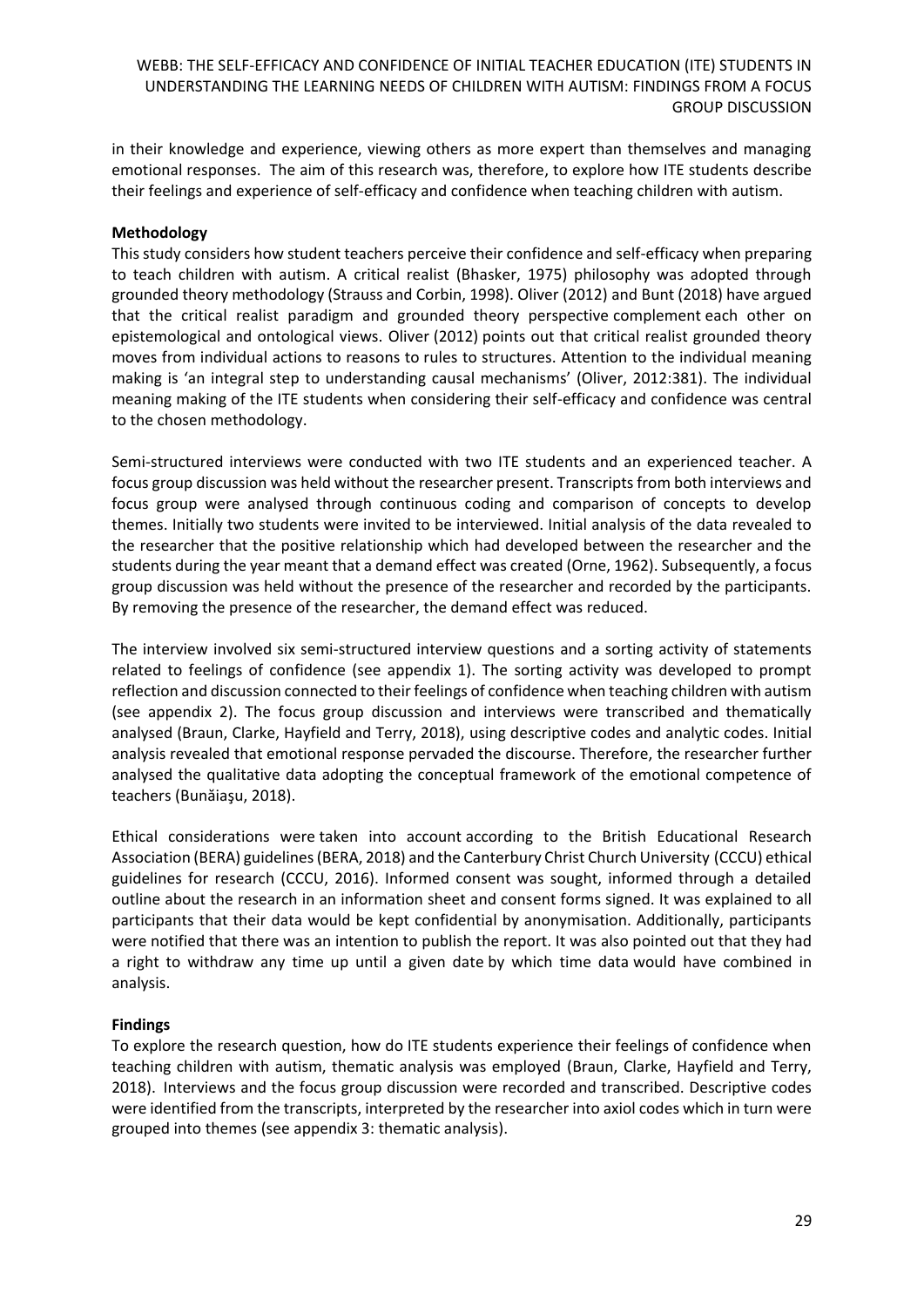## *Theme 1*

*The defined roles of professionals in Special Educational Needs (SEN) provision can influence feelings of responsibility for the progression of children with autism.*

### *Theme 2*

*Knowing the individual child can influence how student teachers respond to children with autism and counteract the disadvantages of labelling.*

### *Theme 3*

*Positive and negative emotions can influence confidence when teaching children with autism.*

### *Theme 4*

*Insights into how to support children with autism in the classroom develop first from experience and then knowledge.*

Theme 1: The defined roles of professionals in Special Educational Needs (SEN) provision can influence feelings of responsibility for the progression of children with autism.

One of the key ideas analysed was the notion that the specialised roles assigned to help support children with autism can impact on feelings of confidence. By line 4 of the focus group discussion, a participant was referring to specific personnel in the school to whom she had turned to seek knowledge about children with autism. Notably, the knowledge was referred to as 'given', implying the passive receiving of the knowledge by the recipient. The specific provision and roles seemed to give the ITE students a feeling that they were not experienced enough to teach these children. The researcher therefore interpreted these comments initially as disempowering. For example, the participant in interview 1 claimed that:

We weren't good enough for most, like... to teach him. That's not how …its kind of …you're not very experienced like, ... that sort of thing'

(Interview 1: line 27- 29).

However, the assigning of roles influenced more positive feelings of confidence because there was a clear sense that they were not alone. Notwithstanding the feeling of lack of expertise, all participants in the focus group and the interviews acknowledged that they felt ultimately responsible for supporting the learning of children with autism in their classes. During the sorting activity, this was placed near the top or at the top.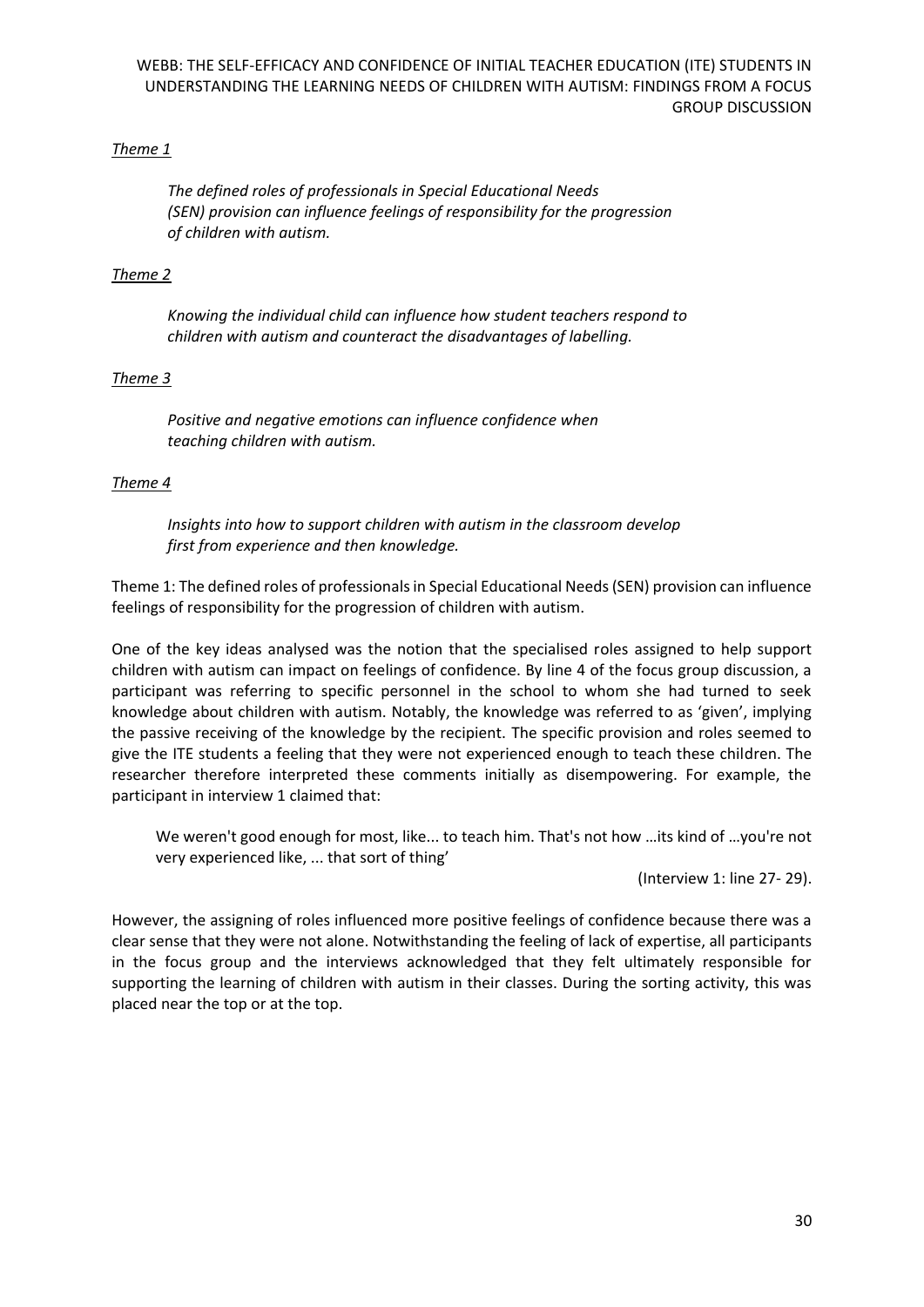



**Figure 1.** Interview 1. **Figure 2.** Interview 2.

Where supporting children with autism is concerned, they felt that they were responsible as teachers but that the responsibility is shared with the specialists within and outside the school and the parents.

Theme 2: Knowing the individual child can influence how student teachers respond to children with autism and counteract the disadvantages of labelling.

A recurrent thread through the discourse was that knowledge about how to support children with autism comes through knowing the individual child and this can counteract the negative consequences of a label of autism.

…you see body language and you see how they talk to you and what makes them tick and what doesn't…and you don't know that unless …unless you just …get in there

(Participant 1: line 281-283).

Knowing the individual children, therefore, enabled individual responses to the behaviour presented and their differences in learning. There was implicit understanding that a teacher can create the learning environment where children respond to others with acceptance.

Theme 3: Positive and negative emotions can influence confidence when teaching children with autism.

Both positive and negative feelings were expressed about the possibility of teaching children with autism. A participant in the focus group discussion, for example, reflected upon her feelings about teaching a lesson the following day:

I've got a math lesson maths. I've got do tomorrow. Yeah, just me. Yeah, thank you. And I've got three or four autistic children either diagnosed or being or not yet. And it is a bit scary (Participant 1:line 505-507).

However, during the following thirty lines of discussion amongst the group, she convinced herself that in fact, she knew the children well, how they were likely to respond and that she knew how to respond to them. She wondered if her nerves were in fact linked to teaching the whole class (a relatively new development in their progress as year 1 BA beginner teachers).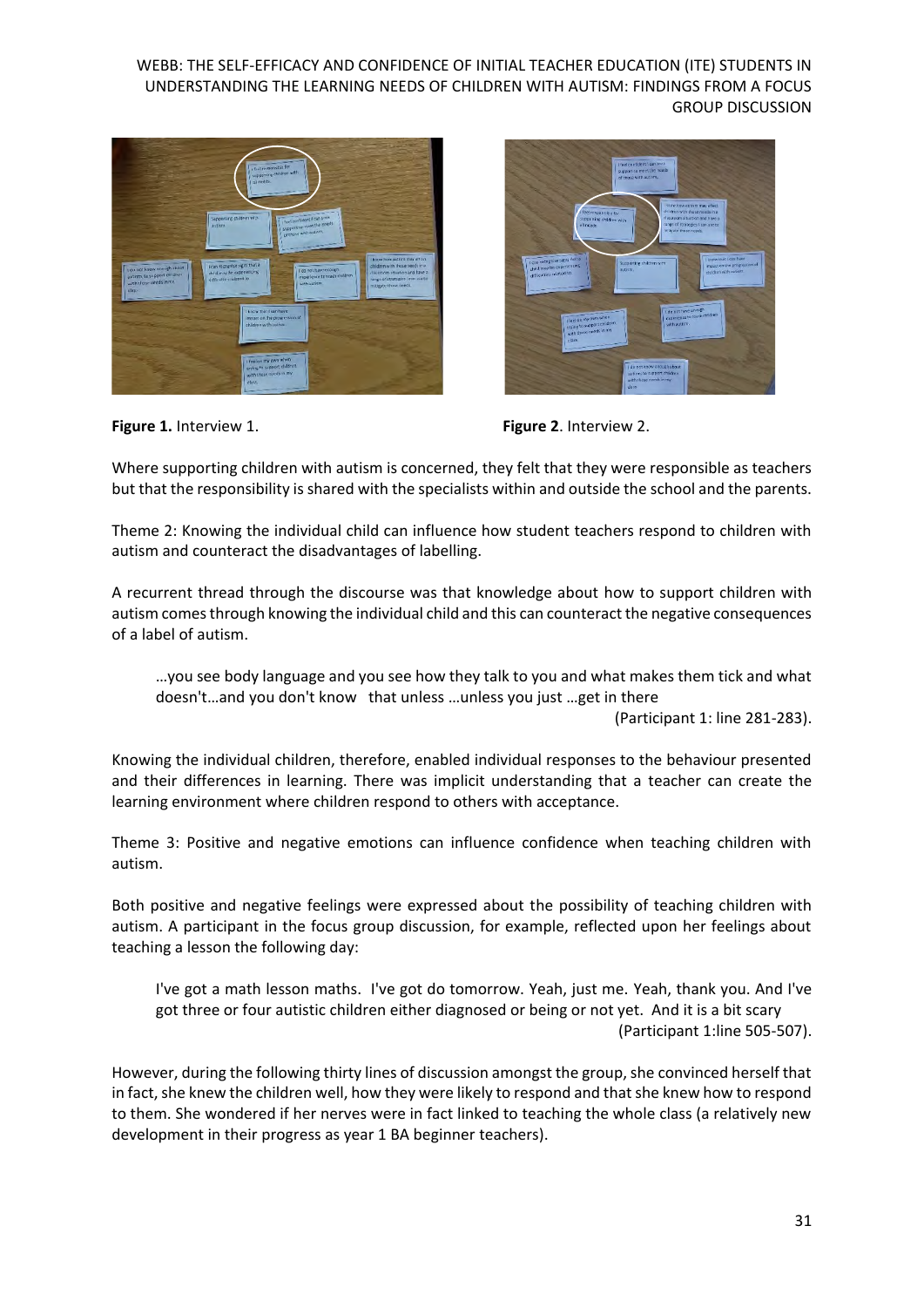At the beginning of the focus discussion, all apart from participant 2 professed feelings of not having enough experience and knowledge to feel confident about teaching children with autism. However, by midway, the negative feelings were changed to more positive ones. The change appeared to be influenced by listening to each other sharing experiences and approaches.

|  |  | Table 1. Changes from negative to positive expressions of confidence. |
|--|--|-----------------------------------------------------------------------|
|--|--|-----------------------------------------------------------------------|

| Expressions of lack of confidence                                                                                                                | Expressions of increased confidence                                                                                                                                                                                                                            |  |
|--------------------------------------------------------------------------------------------------------------------------------------------------|----------------------------------------------------------------------------------------------------------------------------------------------------------------------------------------------------------------------------------------------------------------|--|
| Total number of lines - 606                                                                                                                      |                                                                                                                                                                                                                                                                |  |
| also the subjects I do is what they don't really<br>do  (Participant 5: line $46 - 'they' = children$<br>with autism taken out for intervention) | I don't feel like very confident, but I'm not<br>scared (Participant 4: line 273-274).                                                                                                                                                                         |  |
| Yeah, I can't say I'm very confident (Participant<br>1: line 226-227)                                                                            | It's just like, okay, let's find new strategies that<br>are  we might not have had to think about<br>before (Participant 4: line 275-276).                                                                                                                     |  |
| I don't feel confident at all, whatsoever at<br>all (Participant 5: line 239-240).                                                               | how can I adapt what I've just said so that you<br>understand it? (Participant 1: line 287).                                                                                                                                                                   |  |
|                                                                                                                                                  | always someone that you can talk to yeah, it's<br>not like 100 percent my responsibility as a<br>teacher, but you know, you shared so<br>(Participant 1: line 307-309).                                                                                        |  |
|                                                                                                                                                  | it's all about collaboration (Participant 2:<br>line 301).                                                                                                                                                                                                     |  |
|                                                                                                                                                  | I think it's common sense to a large degree<br>(Participant 2: line 443).                                                                                                                                                                                      |  |
|                                                                                                                                                  | I know how to react, yeah it is but I am<br>wondering now whether it is just the whole<br>class (Participant 1: line 535-536 - context =<br>whole class teaching for the first time causing<br>anxiety more than having children with autism<br>in the class). |  |
|                                                                                                                                                  | It is just experience, isn't it? Yeah, getting over<br>the hurdle (Participant 1: line 588).                                                                                                                                                                   |  |

Notably, participant 2 went on to say that teaching children with SEN was one of the reasons she chose to become a teacher. The researcher interpreted this as a reflection on her teacher identity or teacher persona, the reason for wanting to teach embedded within wanting to support different needs in the classroom. Throughout the focus group discussions and interviews, therefore, although expressions of feeling not confidence were evident, these were counteracted by a pragmatic recognition that meeting different needs is part of the job of being a teacher. There was an evolving realisation that responding to different children, including those with autism was enabled through getting to know the individual children and this aspect was not particularly worrying, for example participant 4 stated that: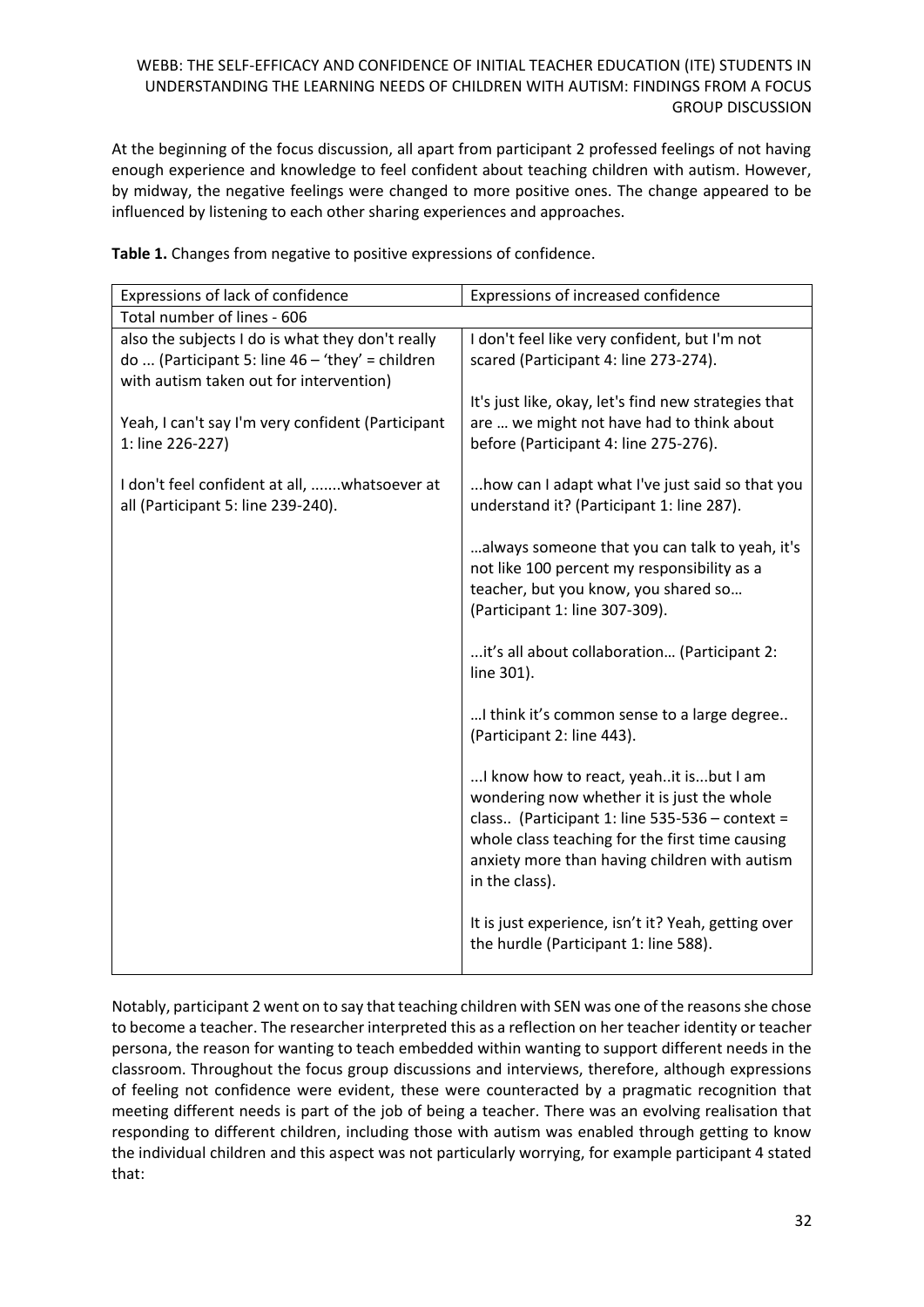…won't be scared of it because it's teaching (Participant 4: line 353).

Theme 4: Insights into how to support children with autism in the classroom develop first from experience and then knowledge.

During the focus group discussion, there was an initial feeling expressed that they did not have enough experience to feel confident in teaching children with autism. However, this was later qualified by an acceptance that as beginner teachers, this was inevitable and likely to be a continuous experience. One participant stated that:

Yeah, you will always have not enough experience in a way. You always have to, you know, gain more and more and more. I always feel I am still much like I'm still learning because I think it helps them as well

(Participant 5: line 326-328).

Consequentially, feeling that they did not have enough experience was not necessarily going to hamper how they responded to and supported children with autism in their classes. Feelings were expressed that they did not have enough knowledge, but they could not have extensive knowledge at this early point in their course. A focus group participant expressed that:

Yeah because it's not enough but it's a starting point (Participant 2: line 496).

In their view, understanding develops through first-hand experience and both knowledge and experience create the feelings of confidence in teaching those with autism. Their perceptions echo with Bandura's (2006) argument that self-efficacy is developed through mastery experiences, firsthand practical experiences.

#### **Analysis through the conceptual framework for the emotional competency of the teacher**

The research aimed to draw connections between descriptions of feelings related to confidence when teaching children with autism and self-efficacy (Bandura, 2006). Bandura identified that self-efficacy produces emotional reactions (Bandura, 2006). Feelings, therefore, were integrated throughout the research findings and thus were closely related to Bunăiaşu's (2018) conceptual framework for the emotional competency of the teacher. Bunăiaşu (2018) developed her conceptual framework of the emotional competency of the teacher from Goleman's (1996) concept of emotional intelligence. The four aspects of the emotional competency of the teacher were evident in the comments of the participants when considering teaching children with autism.

Bunăiaşu's (2018) four elements of the emotional competency of the teacher were cognitive, (knowing their own and other's emotions), methodological, (knowing how to motivate others), networking and communication and managerial, (understanding how to deploy strategies to respond to the emotional need in the class). The four themes in this research do not map directly onto the four aspects of emotional competency for the teacher, although participant responses do associate with each element of the framework. These correlations support Bunăiaşu's (2018) argument that emotional competency pervade all elements of teaching competencies. Interview and focus group transcripts were therefore re-analysed applying Bunăiaşu's emotional competencies.

### *Emotional Competency (Cognitive) and theme 'knowing the individual'*

The cognitive emotional competency relates to how a teacher can recognise their own emotions and the emotions of the pupils in their class and respond accordingly. At significant points in the focus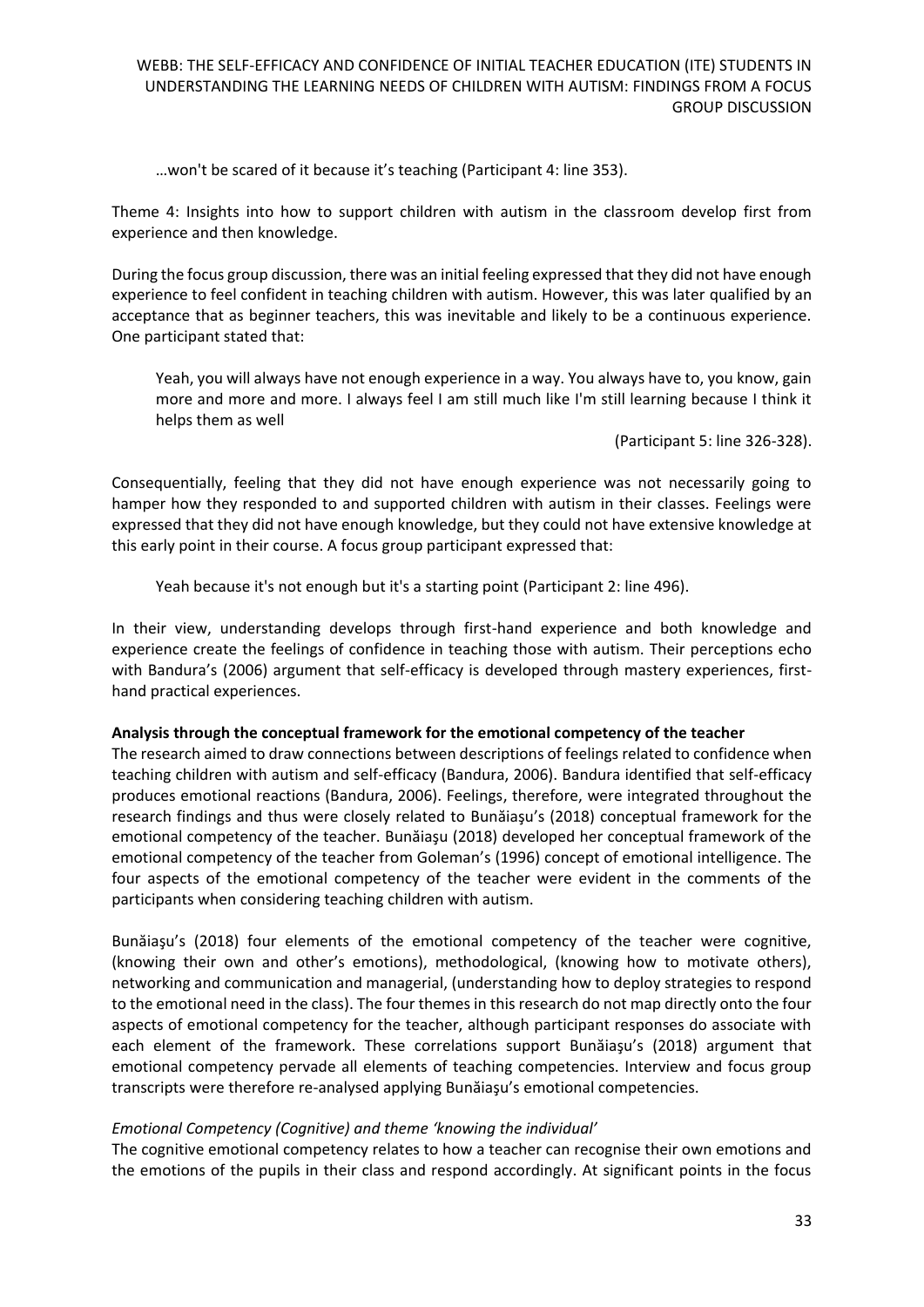group discussion and interviews, participants described critical moments when they had understood the emotions of a child with autism and the insight this understanding had given them, enabling an appropriate response. For example, a focus group participant described:

*.*..but the fact that he said that he was exploding inside of his head…it kind of gives you a wow..., like it's not just you can't cope because she's talking too much

*(Participant 1: line 202-206).*

The process of participating in the focus group discuss seemed to enable reflection on their own emotions when considering teaching children with autism. When considering their emotions, the participants of both the group discussion and the interviews described feeling not confident but not scared:

I don't feel like very confident, but I'm not scared. It's like no, it's not something that I'm like. Oh my gosh, I can't do it. It's just like, okay, let's find new strategies that are…… might not have had think about it before

(Participant 4: line 273-276).

*Emotional competence (methodological) and theme 'knowledge insights develop from experience'* The idea expressed by participants that knowing how to motivate and support the child with autism stems from getting to know the individual themselves, interrelates with the methodological emotional competence. Once again, there was a change in emotional response during the focus group. Towards the beginning of discussion, participant 4 observed:

...you have like twenty nine thirty other children in the class that don't have autism. Yeah, you've got to teach them unified strategy what is going to work with them and the child who is autistic. I don't feel confident at all, ...Whatsoever at all

(Participant 4: line 237-241).

However, as the discussion progressed on methodological decisions made to motivate and engage children with autism, negative feelings changed to more positive ones.

#### *Emotional competence (networking and communication) and theme 'role of others'*

The emotional competency of networking and communication is the closest to corresponding to the theme of 'the role of others'. The participants repeatedly stated that they did not feel alone when supporting children with autism and named the roles of professionals they would approach for help, '*I don't feel like that* (alone) *because of the SENCO and the TA and class teacher.'(Participant 5: line 305-306 – brackets inserted by researcher).* Participant 2 confirmed this perception of collaboration, '*It's all about collaboration...'* (Participant 2: line 310). Furthermore, the focus group participants reassured each other by insisting that seeking help by networking with others was a strength, similar to Bunăiaşu's (2018) argument that capability to network and communicate facilitates emotional competence in collaborative working.

#### *Emotional competence (managerial) and theme 'positive and negative feelings'*

The theme of positive and negative feelings about teaching children with autism pervades all the emotional competencies for the teacher. However, when the participants discussed specific strategies and approaches relating to managing the classroom and the needs of the child with autism, the discussion crystallised the realisation that they were already adopting different approaches. Participant 4, for example discussed a girl with autism in her class who would struggle with group work. She went on to identify how a whole class approach was developed with her in mind, where group work for the whole class was carried out on the floor. This response to an individual need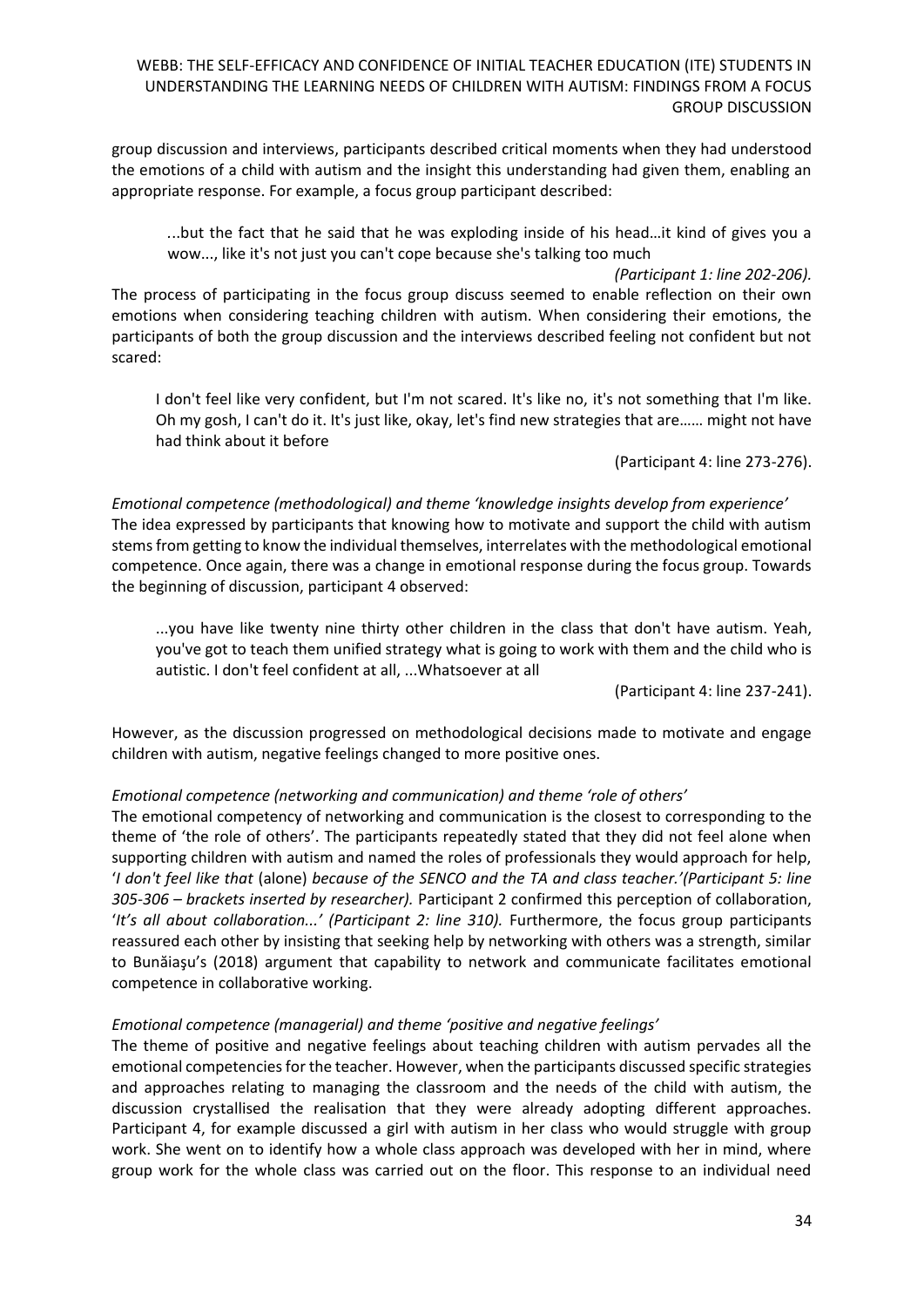resulted in a whole class approach, not detrimental to the rest of the class, as the participant identified, '*everybody's involved...*'(Participant 4, line 268-269).

#### **Discussion**

This study aimed to explore how ITE students experience confidence when considering how to support children with autism. The story expressed by the participants was one of not feeling wholly confident but not particularly scared or worried. They expressed a pragmatic realisation that they were starting out on their careers and would not have enough experience or knowledge but were open to gaining both. The focus group and interviewees did not feel alone, the '*defined roles of others*' theme indicated the range of people they felt able to consult for help and advice. The participants expressed both positive and negative emotions but as the discussion progressed within the group and the interviews, the process increased a sense of confidence and self-efficacy. This process of sharing insights into understanding the needs of individual children also encouraged a more enabling, interventionist attitude (Avramidis, Baylisss and Burden, 2000), evidenced in the '*knowing the individual'* theme. The *knowledge develops through experience* theme explored how the participants felt experience will develop knowledge and both together will build confidence. Ultimately, they felt responsible for supporting the progress of children with autism.

An initial point of discussion within this study was student teacher attitudes to inclusion (Avramidis, Bayliss and Burden, (2000), exploring the idea that attitude to inclusion relates to how teachers respond to children with pervasive developmental disorders. These attitudes can be interventionist or pathognomonic. The essence of the argument which is connected to this study is the recognition that the belief in a successful outcome underpins the interventionist attitude. Early in the focus group discussion, there was evidence of a pathognomonic view influencing one of the participants who referred to a couple of children receiving intervention outside the classroom and commented that *'they're really like, they're really lovely as well...' (Participant 4, line 48)*. However, as soon as the conversation turned to individual characteristics and developing an understanding of how to respond to those characteristics, an interventionist attitude became apparent. This was most evident in the discussion about how responding to children with autism in an understanding way, based on a developing knowledge of autism, was the 'job' of the teacher, interpreted as a 'teacher persona' by the researcher. The reiteration of expressions of responsibility for supporting children with autism also corresponds to the observations of Avramidis, Bayliss and Burden (2000), who identified that feelings of responsibility correlated positively with increased inclusive instruction.

A further theme developed was whether increased subject knowledge of pervasive developmental disorders influences self-efficacy. Golder, Norwich and Bayliss (2005) identified that increased knowledge developed through first-hand experience enabled the ITE students to feel more prepared when teaching children with SEN. Findings in this study also develop the idea that first-hand experiences of children with autism enable better understanding of the child and how autism may present. The participants expressed the view that experience is the starting point for deeper understanding and increased knowledge. Findings of this study correspond more with those studies who identified increased experience as increasing knowledge, understanding and confidence when teaching children with SEN (Golder, Norwich and Bayliss, 2005; Richards, 2010). Feelings of inadequacy were expressed by the students at the beginning of the discussion, reflecting Robinson's (2017) argument that the discourse of expertism creates these feelings and a potentially pathognomonic attitude. However, the participants countered this argument by expressing that although they felt responsible for the teaching of children with autism, they did not feel alone, because there were others with expertise to support them.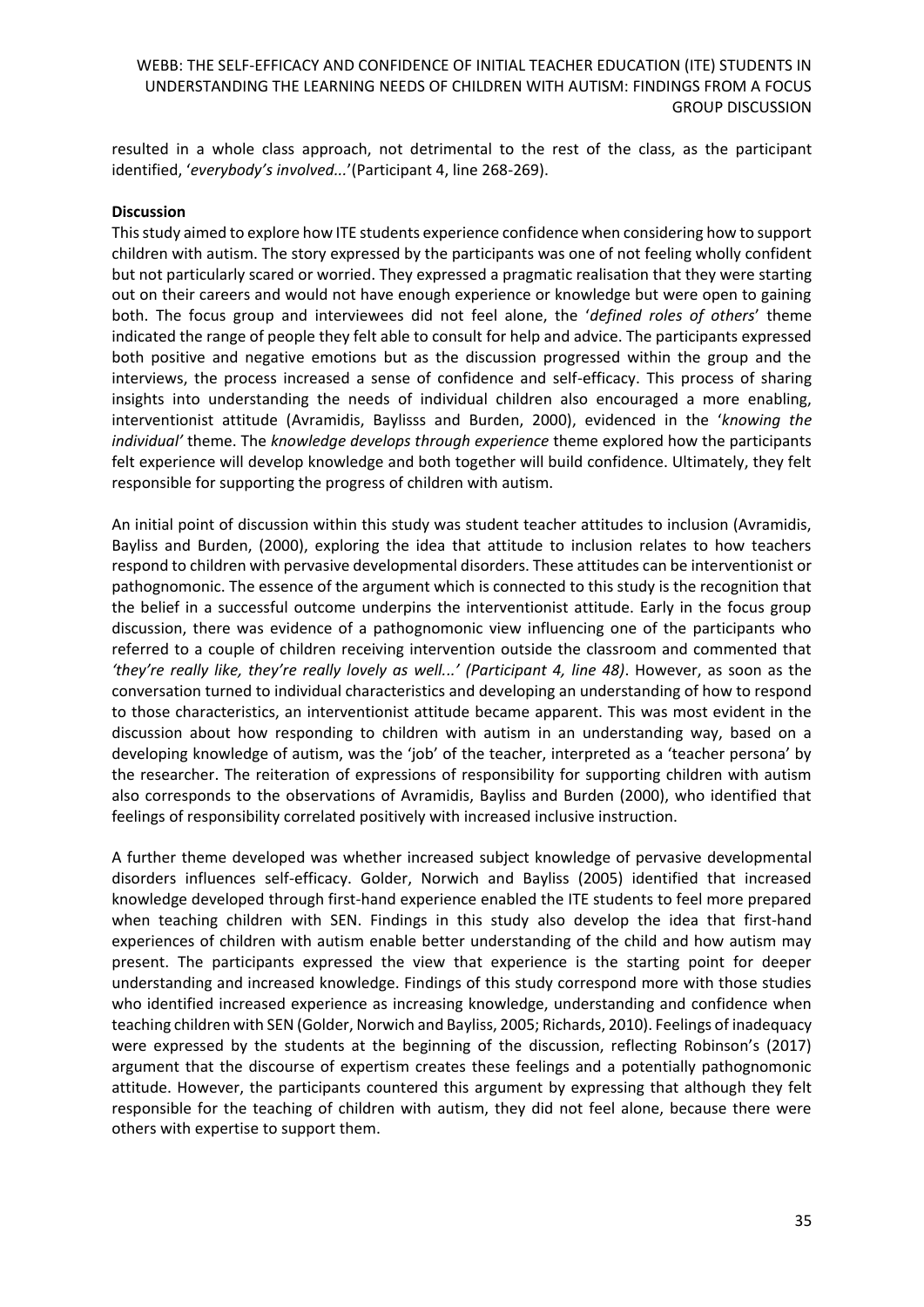Underpinning findings related to attitude and experience are the emotional competencies which Bunăiaşu (2018) argues interrelate with all other teaching competencies. Bunăiaşu (2018) maintains that the conceptual framework for the emotional competency of the teacher will influence practical teaching competencies. This interconnected relationship was identified between the themes in this study and emotional competencies of the teacher. The research findings emerging from the participant descriptions of their experience of confidence, through the lens of emotional competence, have implications for how ITE institutions can develop confidence and self-efficacy when teaching children with autism. Findings from the analysis suggest that by developing emotional competency, ITE institutions can influence the confidence of training teachers when they teach children with autism.

### **Conclusion**

The aims of this study were to explore ITE student views about both their self-efficacy and feelings of confidence when teaching children with autism. Grounded theory (Strauss and Corbin, 1998) was adopted to analyse qualitative data. Qualitative data focused on interpretations of the self-efficacy and confidence of the ITE students, so that attention to individual meaning making underpinned understanding causal mechanisms (Oliver, 2012). Initial thematic analysis of the interviews and questionnaires resulted in an emergent focus on how emotions interrelate with perceptions of confidence and self-efficacy. Consequently, the emergent themes from this study interconnected with the emotional competency of the teacher (Bunăiaşu, 2018). Additionally, the process of the focus group appeared to also increase perceptions of confidence. Subsequent research could explore how focus group discussions can be embedded in ITE programmes related to SEN. The discussion group could provide vicarious and persuasive experiences developing self-efficacy (Bandura, 1997), and emotional competence (Bunăiaşu, 2018) thus increasing self-efficacy and confidence of ITE students when teaching children with autism.

#### **Research implications**

The findings from this research highlight some interrelated concepts, which could inform the practice within ITE institutions to develop student teachers' self-efficacy and confidence when teaching children with autism. The focus group discussion was a vicarious experience, developed around the participants imagining teaching children with autism and consequently, reflecting on mastery experiences undertaken to date (Bandura, 1997). Findings and analysis within this study suggest that increased confidence in teaching children with autism can be developed through facilitating emotional competency (Bunăiaşu (2018) within focus group discussion.

There were a number of limitations within this project. This study was small scale and findings can only be applied to the participants involved, within the research setting. Reflexive analysis (Shaw, 2010) carried out during the process of thematic analysis highlighted how the language of the sorting activity cards was adopted by some participants but questioned by others. The researcher therefore reflected that leaving semi-structured questions open to allow for the participants to choose their own expression may have produced different responses. The researcher perceived demand characteristics (Orne, 1962) taking place, where the participants appeared to want to please the researcher by responding in the 'right' way in their view.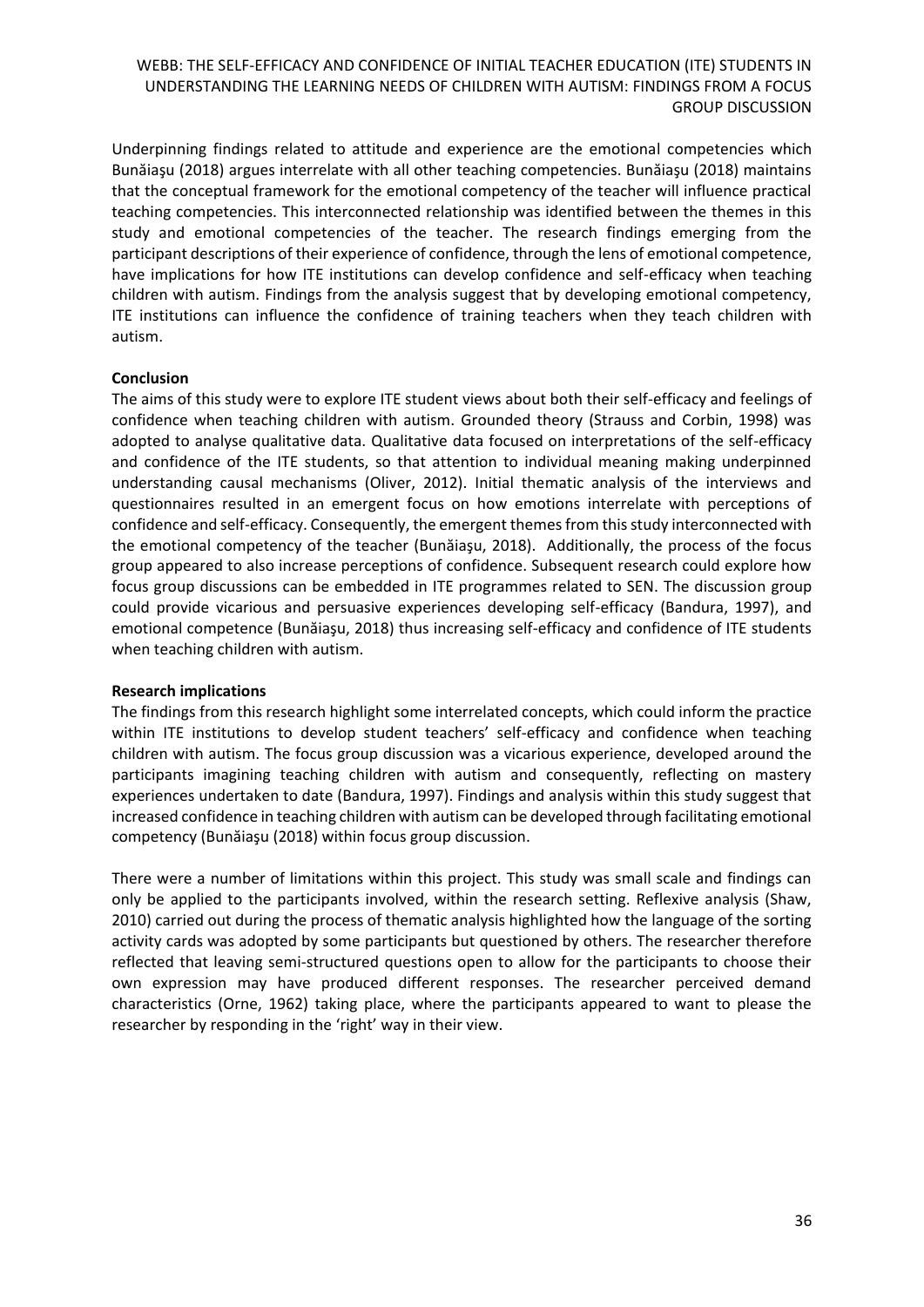### **Recommendations for further research**

Expressions of confidence or lack of confidence, presented in Table 1. demonstrate how through the process of holding the discussion group, the comments of the group themselves appeared to encourage each other. Analysis revealed that initial expressions of lack of confidence during the focus group discussion developed to indicate increased confidence towards the end. Discussion of the results and findings of this study indicate that emotional competence interacts with confidence and self-efficacy when considering teaching children with autism. Further research could explore how focus group discussion as a pedagogical approach develops knowledge of emotions, methodological understanding of emotions, networking and managerial competency. These elements of emotional competency may strengthen confidence and self-efficacy because the focus group discussion provides vicarious and persuasive experience (Bandura, 1997).

#### **References**

Aitken, V., Corkery, F., and Jones, K. (2017) 'Positions, storylines and speech acts: How five mentor teachers from EIT's Bachelor of Teaching (Primary) conceptualise their role in the

partnership', *Waikato Journal of Education,* 22(3), pp. 33–46. doi:10.15663/wje.v22i3.364. Autism Education Trust (AET) (2018) *AET schools training programme.* Available

at: [https://www.autismeducationtrust.org.uk/schools-flyer/](about:blank) (Accessed: 23 November 2018).

- Avramidis, E., Bayliss, P, and Burden, R. (2000) 'Student teacher's attitudes towards the inclusion of children with special educational needs in the ordinary school', *Teaching and Teacher Education,* 16, pp. 277-293.
- Bandura, A. (1997) *Self-efficacy: The exercise of control.* New York: Worth Publishers.
- Bandura, A. (2006) *Self efficacy beliefs of adolescents.* Charlotte, North Carolina: Information Age Publishing.
- Bhaskar, R. (1975) 2008. *A Realist Theory of Science*. London: Routledge.
- Braun, V., Clarke, V., Hayfield, N. and Terry, G. (2018) 'Thematic analysis', in Liamputtong, P. (ed.) *Handbook of research methods in health social sciences.* Singapore: Springer Nature pp. 1-15.

British Educational Research Association (BERA) (2018) *Ethical Guidelines for Educational Research.* Available at: [https://www.bera.ac.uk/publication/ethical-guidelines-for](about:blank)[educational-research-2018.](about:blank) (Accessed: 07 July 2008).

- Bunăiaşu, C.M. (2018) 'The conceptual framework of the emotional competences of the teacher a comprehensive approach', *Social Sciences and Education Research Review, 5*(2), pp. 62-70.
- Bunt, S. (2018) 'Critical realism and grounded theory: Analysing the adoption outcomes for disabled children using the retroduction framework', *Qualitative Social Work,* 17(2), pp. 176-194.
- Butler, B. M. and Cuenca, A. (2012) 'Conceptualizing the Roles of Mentor Teachers during Student Teaching', *Action in Teacher Education,* 34(4), pp. 296-308.
- Canterbury Christ Church University (CCCU) (2016) *Code of conduct: practice for research involving human participants and animals.* Available at: [https://www.canterbury.ac.uk/research-and](about:blank)[consultancy/documents/code-of-conduct.pdf](about:blank) (Accessed: 07 July 2018).
- Clark, S. and Newberry, M. (2019) 'Are we building preservice teacher self-efficacy? A large scale study examining teacher education experiences', *Asia-Pacific Journal of Teacher Education,*  47(1), pp. 32-47. doi: 10.1080/1359866X.2018.1497772.
- Department for Education (DFE) (2018) *Special educational needs in England.* Available at: [https://www.gov.uk/government/collections/statistics-special-educational-needs](about:blank)[sen](about:blank) (Accessed: 22 September 2019).
- Department for Education (DFE) (2014) *The National Curriculum.* Available

at: https://www.gov.uk/government/collections/national-curriculum (Accessed 22/09/2019)

Eriksson, A. (2017) 'Pre-service teachers' questions about the profession during mentoring group conversations', *European Journal of Teacher Education,* 40(1), pp. 76-90.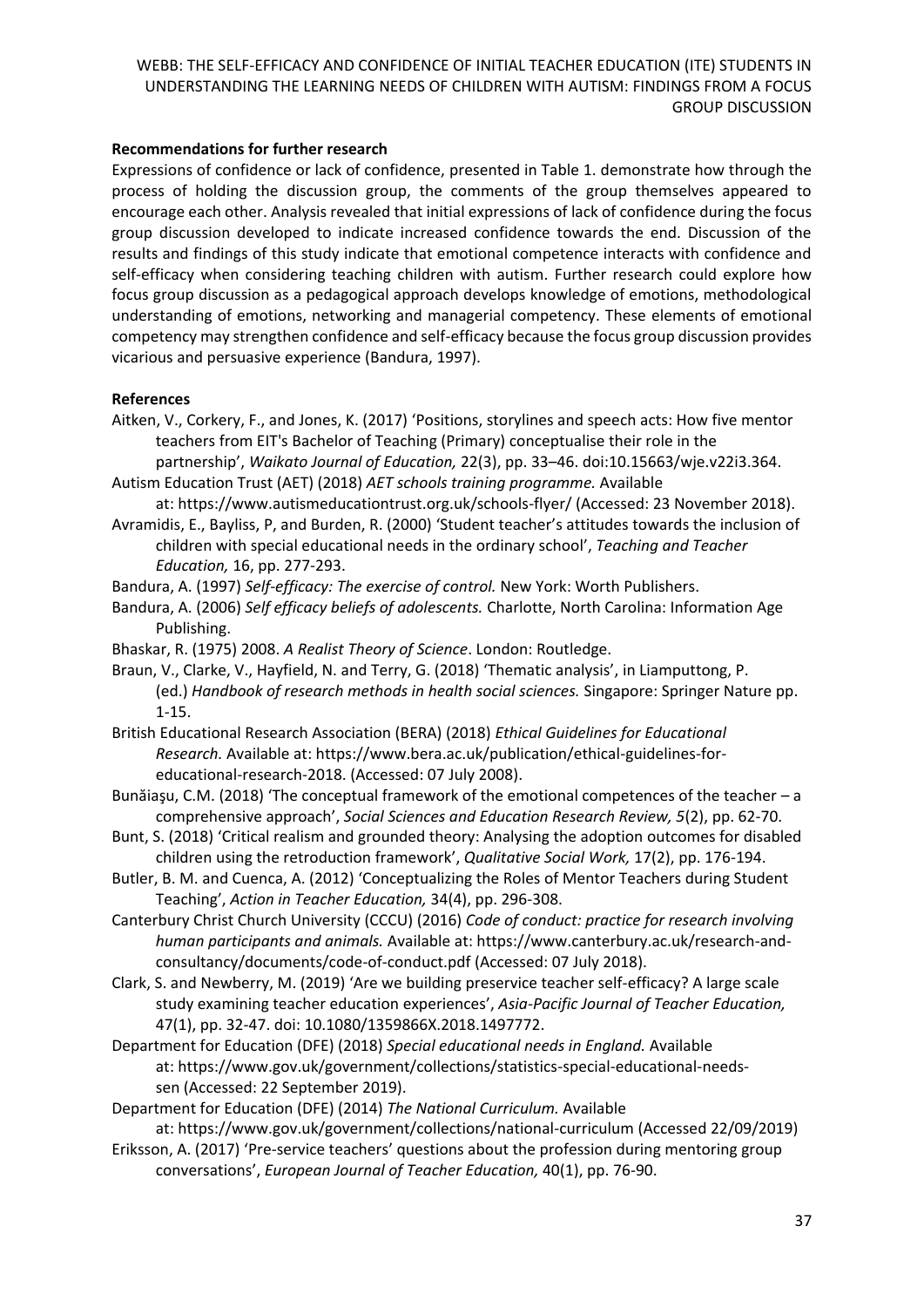- European Agency for the Development of Special Needs Education (2012) *Teacher Education for Inclusion: The profile of Inclusive Teachers.* Brussels/ Odense: European Agency for the Development of Special Needs Education.
- Golder, G., Norwich, B and Bayliss, P. (2005) 'Preparing teachers to teach pupils with special educational needs in more inclusive schools: evaluating a PGCE development', *British Journal of Special Education,* 32(5), pp. 92-99.
- Goleman, D. (1996) *Working with emotional Intelligence*. London: Bloomsbury.
- Kikas, E. and Timoštšuk, I. (2016) 'Student teachers' knowledge about children with ADHD and depression and its relations to emotions', *Emotional and Behavioural Difficulties*, 21(2), pp. 190–204. doi: org/10.1080/13632752.2015.1069086.
- Norwich, B. and Lewis, A. (2007) 'How specialized is teaching children with disabilities and difficulties?', *Journal of Curriculum Studies,* 39(2), pp. 127-150.
- Oliver, C. (2012) 'Critical Realism Grounded Theory: A new approach for social work research', *British Journal of Social Work*, 42*,* pp. 371-387.
- Orne, M. T. (1962) 'On the social psychology of the psychological experiment: With particular reference to demand characteristics and their implications', *American Psychologist,* 17(11), pp. 776-783.
- Richards, G. (2010) '"I was confident about teaching but SEN scared me": preparing new teachers for including pupils with special educational needs', *Support for Learning,* 25(3) pp. 108-115.
- Robinson, D. (2017) 'Effective Inclusive teacher education for special educational needs and disabilities: Some more thoughts on a way forward', *Teaching and Teacher Education,* 6(1), pp. 164-178.
- Shaw, R. (2010) 'Embedding reflexivity in experimental qualitative psychology', *Qualitative Research in Psychology,* 7, pp. 233-243.
- Sneizek, J. (1992) 'Groups under uncertainty: An examination of confidence in group decision making. *Organizational Behavior and Human Decision Processes',* 52(1), pp. 124-155.
- Stankov, L., Lee, J., Luo, W. and Hogan, D.J. (2012) 'Confidence: A better predictor of academic achievement than self-efficacy, self-concept and anxiety?', *Learning and individual differences,*  22, pp. 747-758.
- Strauss, A. and Corbin, J. (1998) *Basics of qualitative research: grounded theory procedures and techniques.* Newbury Park: Sage.
- Warnock, M. (1978). *The Warnock Report: Special Educational Needs.* London: Her Majesty's Stationary Office.
- Van Ginkel, G., Oolbekkink, H., Meijer, P.C. and Verloop, V. (2016) 'Adapting mentoring to individual differences in novice teacher learning: the mentor's viewpoint], *Teachers and Teaching*, 22(2), pp. 198-218. doi: 10.1080/13540602.2015.1055438.
- Wing, L and Gould, J. (1979) 'Severe impairments of social interaction and associated abnormalities: Epidemiology and classification', *Journal of Autism and Developmental Disorders,* 9(1), pp. 1- 29.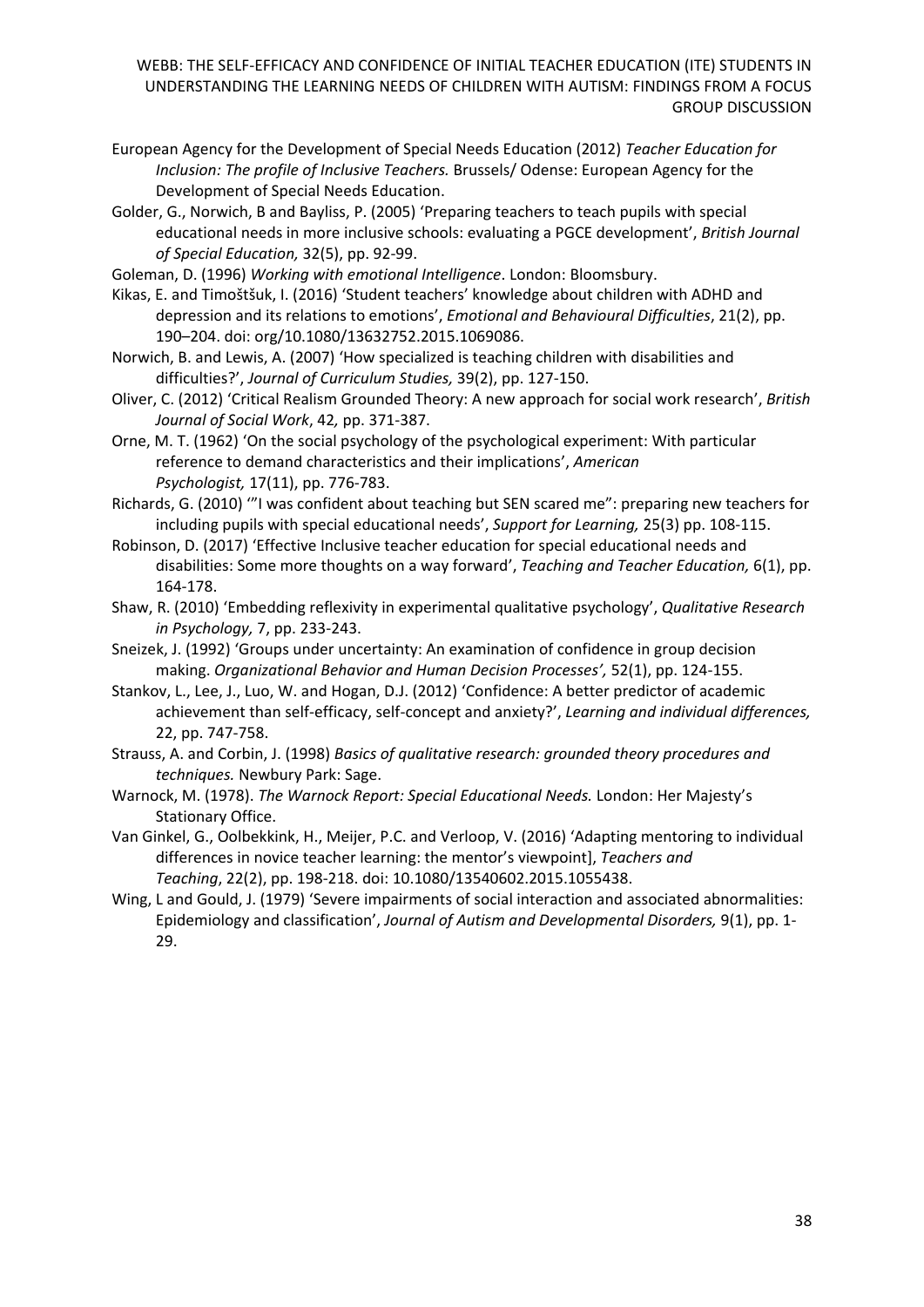### **Appendices**

**Appendix 1.** Semi- structured interview questions.

#### **SEMI-STRUCTURED INTERVIEW QUESTIONS**

Sorting activity

- 1. In you teacher training so far, what knowledge and experience have you gained about supporting children with autism.
- 2. Can you sort these statements to form a diamond (see example), demonstrating how you would prioritise these statements in relation to your feelings of confidence when teaching children with autism:
- 3. Did you find the coverage of pervasive developmental disorders such as autism helpful? If so how? If not, why not?
- 4. Where do you go to seek further information about autism?
- 5. Are there particular people you would seek support from when teaching children with autism.
- 6. Do you have any worries about teaching children with autism? If so, what are they? If not, can you explain why you feel confidence in these areas?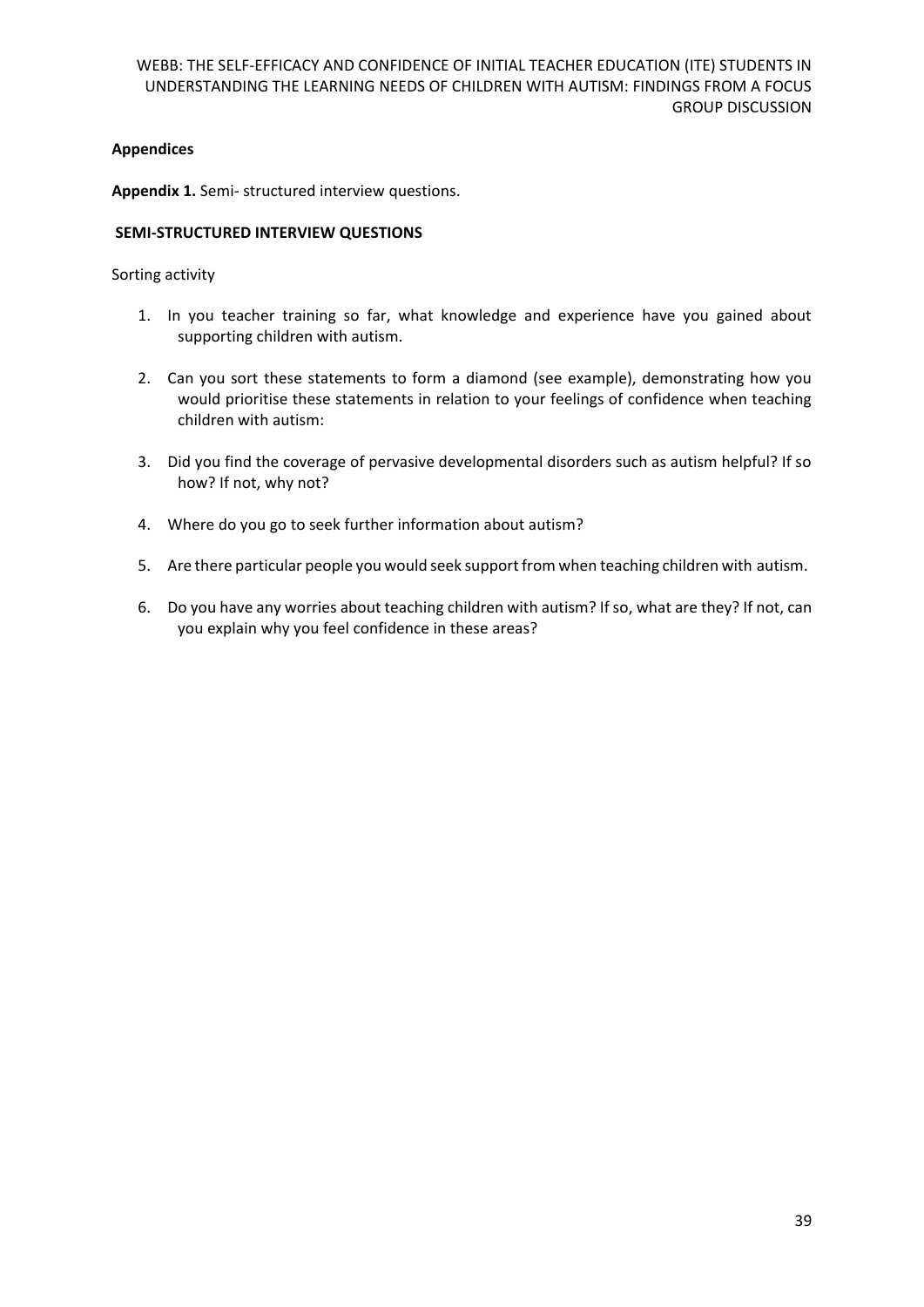**Appendix 2.** Sorting Activity.

| I feel responsible for   |
|--------------------------|
| supporting children with |
| all needs.               |
|                          |

| I feel confident I can seek | Supporting children with |
|-----------------------------|--------------------------|
| support to meet the needs   | autism scares me.        |
| of those with autism.       |                          |
|                             |                          |

| I feel on my own when<br>trying to support children<br>with these needs in my<br>class. | I know that I can have<br>impact on the progression of<br>children with autism. | I do not know enough about  <br>autism, to support children<br>with those needs in my<br>class. |
|-----------------------------------------------------------------------------------------|---------------------------------------------------------------------------------|-------------------------------------------------------------------------------------------------|
|                                                                                         |                                                                                 |                                                                                                 |

| I do not have enough<br>experience to teach children<br>with autism. | I can recognise signs that a<br>child may be experiencing<br>difficulties related to |  |
|----------------------------------------------------------------------|--------------------------------------------------------------------------------------|--|
|                                                                      |                                                                                      |  |
|                                                                      |                                                                                      |  |
|                                                                      | autism.                                                                              |  |
|                                                                      |                                                                                      |  |

I know how autism may affect children with those needs in a classroom situation and have a range of strategies I can use to mitigate those needs.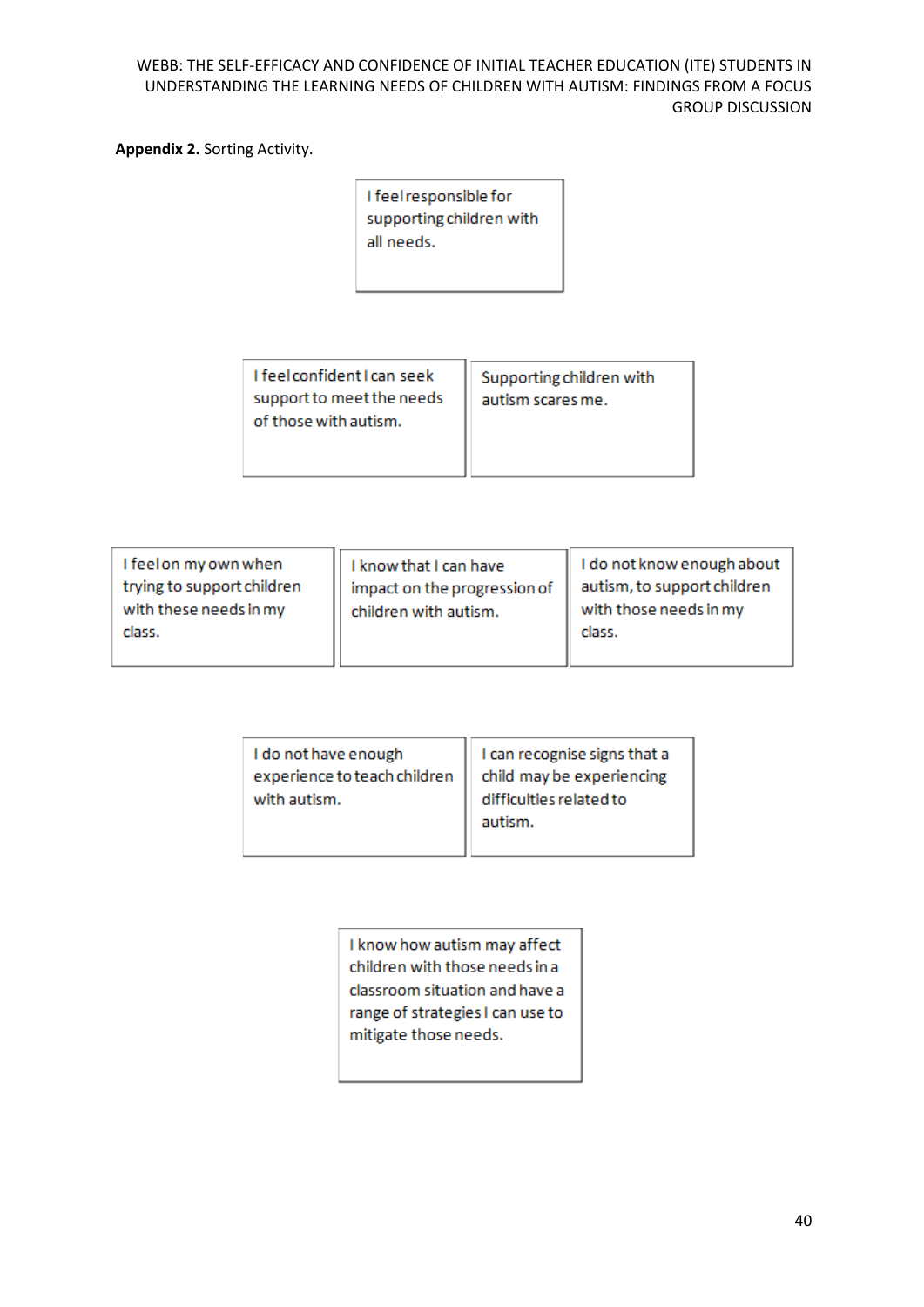## **Appendix 3.** Thematic Analysis.

| <b>Descriptive Codes</b> |            | Axiol (analytic codes)         | <b>Themes</b>                                                     |
|--------------------------|------------|--------------------------------|-------------------------------------------------------------------|
| Other colleagues         | OС         | Impact on confidence when      | The defined roles of professionals                                |
| Knowledge given          | ΚG         | teaching children with autism  | in SEN provision can influence                                    |
| Roles assigned to        | <b>RA</b>  | of the roles of others.        | feelings of responsibility for the                                |
| others                   | <b>ROD</b> |                                | progress of children with autism.                                 |
| Roles of others          |            |                                |                                                                   |
| disempower               | TА         |                                |                                                                   |
| Role of TA               | <b>NA</b>  |                                |                                                                   |
| Not alone                |            |                                |                                                                   |
| Feel responsible         | <b>FR</b>  | Responsibility                 |                                                                   |
| Shared responsibility    | SR         |                                |                                                                   |
| Not diagnosed            | <b>ND</b>  | Impact of labelling,           | Knowing the individual child can                                  |
| Autism not physical      | ANP        | preconceptions and exclusion   | influence how student teachers                                    |
| Perceived                | PP         | of children with autism        | respond to children with autism                                   |
| preconceptions           | <b>NS</b>  |                                | and counteract the disadvantages                                  |
| Not seen                 | FC         |                                | of labelling.                                                     |
| Future concerns          |            |                                |                                                                   |
| Labelling                |            |                                |                                                                   |
| Separation               | <b>NK</b>  |                                |                                                                   |
| Not knowing a person     |            |                                |                                                                   |
| with autism              | SA         |                                |                                                                   |
| Social acceptance        | E          |                                |                                                                   |
| Exclusion                |            |                                |                                                                   |
| Responding to            | $R$ to $D$ | Responding to children with    |                                                                   |
| difference               | R to B     | autism (student teachers and   |                                                                   |
| <b>Responding to</b>     | AR         | other children)                |                                                                   |
| behaviour                |            |                                |                                                                   |
| Age response to          | СK         |                                |                                                                   |
| difference               |            |                                |                                                                   |
| Cannot know another's    |            |                                |                                                                   |
| perspective              |            |                                |                                                                   |
| Individual               | IC         | Impact on confidence of        |                                                                   |
| characteristics          | KKI        | knowing the individual         |                                                                   |
| Knowledge through        |            |                                |                                                                   |
| knowing the individual   | KB         |                                |                                                                   |
| Knowing backgrounds      |            |                                |                                                                   |
| Scary                    | S          |                                | Personal emotions and feelings Positive and negative feelings and |
| Not confident but not    | NC but     | about teaching children with   | emotions can influence confidence                                 |
| scared                   | <b>NS</b>  | autism                         | when teaching children with                                       |
| Not confident            | <b>NC</b>  |                                | autism.                                                           |
| Common sense             | CS         | Positive emotions and feelings |                                                                   |
| Confident                | L          | about teaching children with   |                                                                   |
| Not an issue             | ΝI         | lautism                        |                                                                   |
| Teacher persona          | TР         |                                |                                                                   |
| Not worried but open     | <b>NWO</b> |                                |                                                                   |
| to it                    |            |                                |                                                                   |
|                          |            |                                |                                                                   |